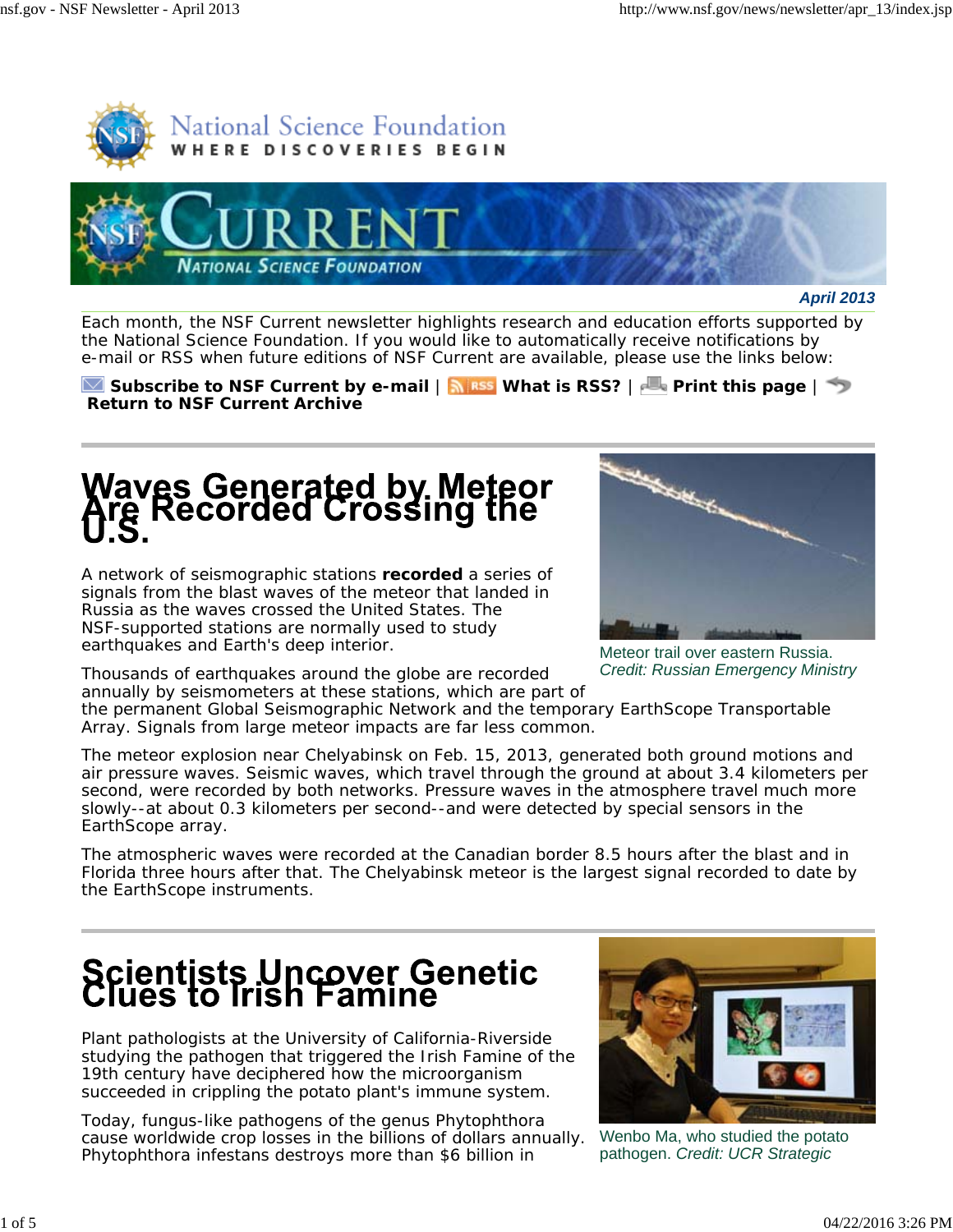*Communications* potatoes each year and *Phytophthora sojae* about \$2 billion in soybeans. An NSF-supported team of researchers, led by

Wenbo Ma, found that certain proteins produced by these pathogens, called "effectors," block the RNA silencing pathways in their host plants. RNA silencing helps regulate plant growth and development. When the pathways are shut off, the host plant's immunities are suppressed and the plant is more susceptible to disease.

According to Ma, **the research** shows that RNA silencing suppression like that used by *Phytophthora* is a common strategy used by a variety of pathogens, including viruses and bacteria*.* The work opens up a path for researchers to develop strategies for managing the resulting diseases.

### **Graphene Is Gaining a**<br>Foothold in the Marketplace

Nanotechnologies exist in the realm of billionths of a meter and require tolerances that push the limits of manufacturing--so it can be hard to imagine a factory that can turn out such products on a commercial scale. However, one material engineered at the nanoscale--**graphene**--is advancing in the manufacturing sector.

Graphene, composed of tiny sheets of carbon only one atom thick, is a material prized for its exceptional durability, strength and ability to conduct electricity. Graphene has been



Printed graphene electronics before incorporation into electronic devices. *Credit: Vorbeck Materials Corp.*

a focus of research laboratories since the 1980s. Researchers have demonstrated the material's promise as a candidate to **replace silicon** in applications ranging from high-speed computer chips to biochemical sensors.

Vorbeck Materials of Jessup, Md., with the help of an NSF Small Business Innovation Research grant, is at the forefront of efforts to bring graphene technology to the marketplace. The company sells a graphene-based, conductive ink that allows electronic circuits to be drawn on a variety of base materials in a more economical process than current methods of producing printed circuit boards. Vorbeck demonstrated its technology at the 2013 International Consumer Electronics Show in Las Vegas, Nev., in January.

Vorbeck recently **announced plans** to expand its Jessup, Md., production plant and to open a second graphene factory in Pocomoke City on Maryland's Eastern Shore.

#### Learning Science While<br>Building a Moon

The formation of a moon, or any planet or planetary satellite, can be a violent process. In the online, interactive game "Selene: A Lunar Construction Game," geared to players age 9 and above, players "create" their own moon with raw space materials, then pummel it with asteroids and flood it with lava.

**The game** is designed as a research platform to measure learning as it occurs. Players can adjust the rate of accretion--new material glomming onto the moon--and generate differentiation, in which materials of varying densities settle into the planet's core, mantle and crust. The



Image from the Selene video game. *Credit: Debbie Denise Reese et al, Wheeling Jesuit University; Barbara Tabachnick, California State University-Northridge*

game, written in Flash animation software, allows players to simulate the creation of lunar surface features such as lava flows and impact craters.

Players creating different kinds of moons discover and apply fundamental science concepts, such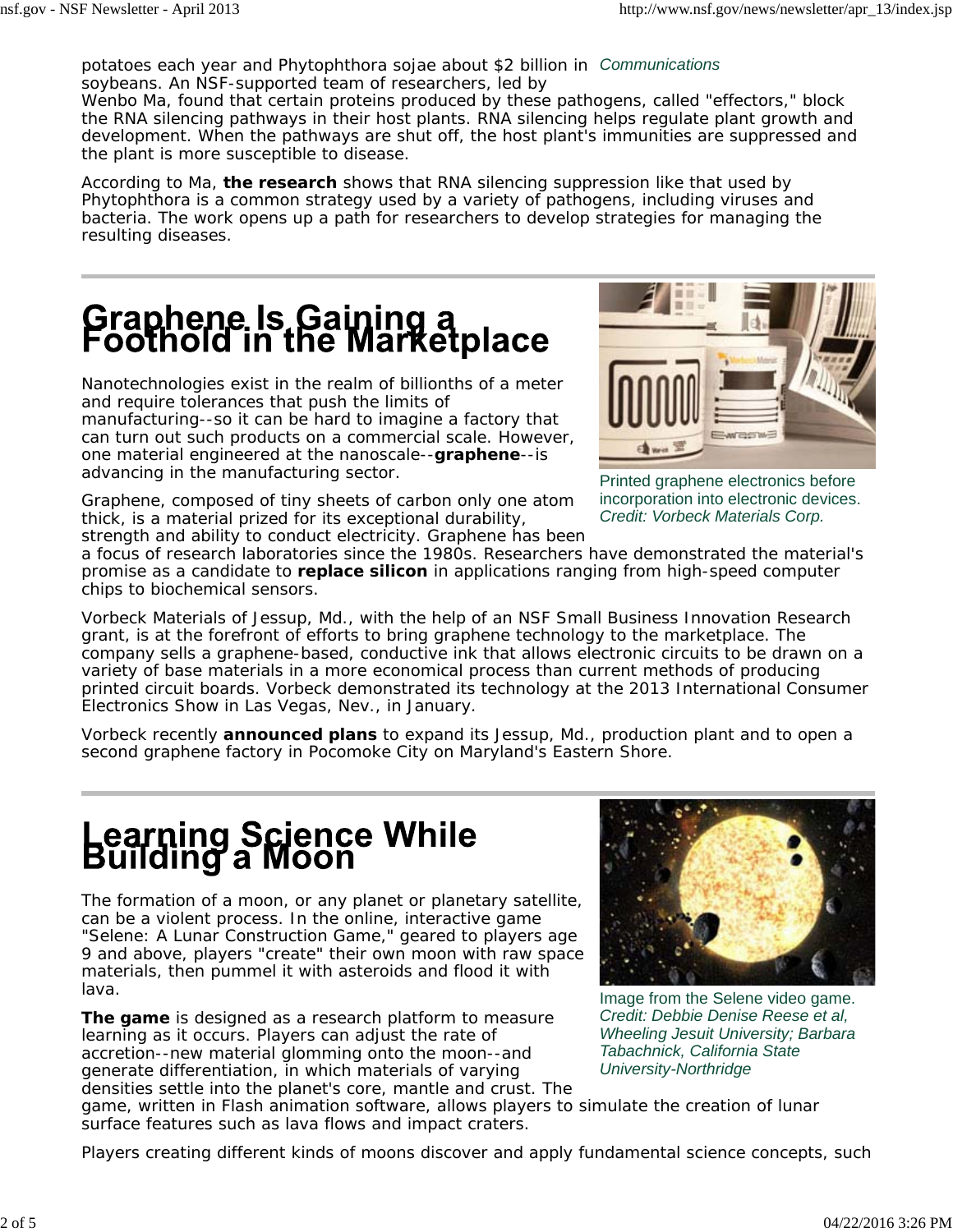as the physics of collisions and geologic processes, according to Debbie Denise Reese of Wheeling Jesuit University in West Virginia. Reese is the lead researcher for the NSF-funded Cyber-Enabled Teaching and Learning through Game-based, Metaphor Enhanced Learning Objects (**CyGaMEs**) project. CyGaMEs is a research environment for studying instructional game design, learning and embedded assessment.

Selene was the name of a goddess in Greek mythology with dominion over the moon. A version of the game was awarded an Honorable Mention in the 2012 **International Science and Engineering Visualization** competition sponsored by NSF and the journal *Science*.

#### **Tiny Glow Sticks for Cancer<br>Detection**

A research group at the University of Notre Dame in Indiana has developed a suite of self-illuminating molecules that act as tiny flashlights when warmed to body temperature. By changing the molecular structure, the color of the emitted light can be changed from visible colors, such as red and green, to invisible, near-infrared light that can be detected by a special night-vision camera.



Warmed molecules emit near-infrared light. *Credit: Bradley Smith, University of Notre Dame*

The self-illuminating molecules could be useful in biomedical imaging, by improving the detection of disease markers in

blood and biological samples. According to the NSF-supported **researchers**, it may even be possible to convert the molecules into cancer-targeting beacons that identify the location of tumors in the body and help surgeons more accurately define the margins of tumors.

The molecules' self-illuminating process is known as chemiluminescence, and is similar to the chemistry that occurs in common glow sticks. The molecules can be stored in a kitchen freezer and, when warmed to body temperature of 37 degrees Celsius (98.6 degrees Fahrenheit), they begin to glow.

# Former NSF Director Neal<br>Lane To Receive Vannevar<br>Bush Award

Physicist Neal Lane, former NSF director from 1993 to 1998, has been **selected** by the National Science Board to receive the 2013 Vannevar Bush Award. The award recognizes leaders who have made substantial contributions to the nation through public service in science, technology and public policy.



Neal Lane. *Credit: Tommy LaVergne, Rice University*

Lane is the Malcolm Gillis University Professor at Rice University in Houston, Tex. He also is a senior fellow at the James A. Baker III Institute for Public Policy and professor in the department of physics and astronomy. After leaving NSF, he served as assistant to President Clinton for science and technology and director of the White House Office of Science and Technology Policy.

### U.S. Academic Research Spending Hits New

U.S. universities reported their highest level of spending on research and development (R&D) in fiscal year 2011. The \$65.1-billion total is an increase of 6.3 percent (\$3.9 billion) over the previous year.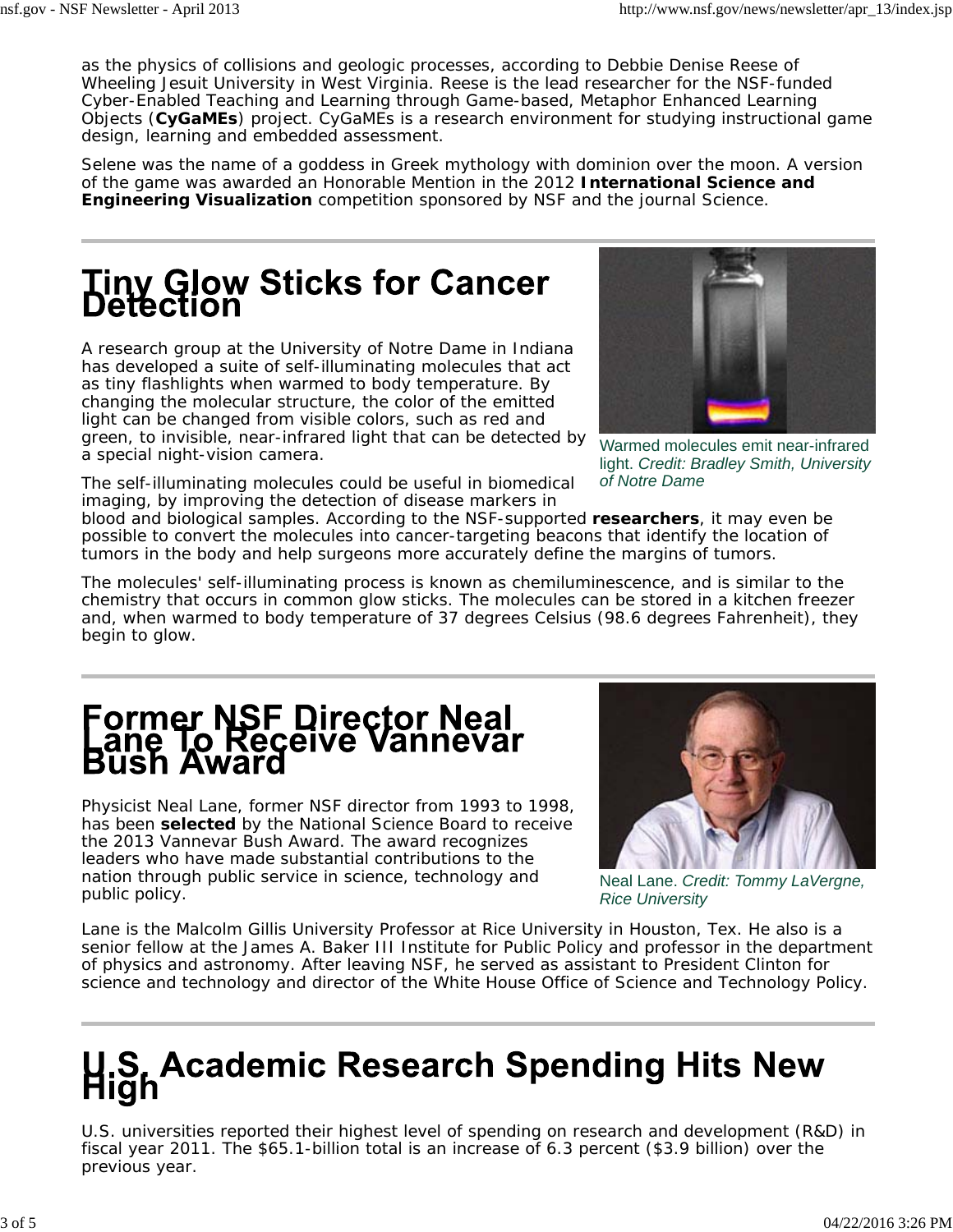Funding from the *American Recovery and Reinvestment Act* (ARRA) of 2009 was responsible for much of the boost, with ARRA-funded expenditures totaling \$4.2 billion in fiscal year 2011. ARRA funds represented 10.2 percent of all federally funded R&D expenditures reported by universities that year.

The data are from NSF's annual Higher Education Research and Development Survey. The number of universities participating in the survey rose from 742 in 2010 to 912 in 2011; the new institutions accounted for \$533 million of the fiscal year 2011 expenditures.



*Credit: Thinkstock*

Details, including ARRA funding by state, are available in this **InfoBrief** published by NSF's National Center for Science and Engineering Statistics.

#### **World Penguin Day; Antarctic<br>Penguins Celebrate**

April 25 is celebrated as World Penguin Day, a designation with obscure origins--but the celebrations continue nonetheless. The occasion offers penguin fans the opportunity to reflect on various species' impressive abilities to **navigate** across vast expanses of ice, **stay underwater** for almost 30 minutes at a time, and cope with the impacts of **climate change**.



Adelie penguins prepare to dive. *Credit: penguinscience.com*

NSF-funded scientists, just back from the summer research

season in Antarctica, report that some of their research subjects have big plans for the special day.

Late April marks the beginning of the southernmost penguins' migration to traditional nesting sites. The scientists reported a rumor that, as the only migratory birds that don't fly--their wings having evolved into flippers--the penguins will celebrate the beginning of their long journey with a triathlon-style competition. The first stage, as in other triathlons, will feature diving and swimming. The second leg, however, will embrace the novel sport of belly-sliding-on-ice, a penguin specialty. The third, running phase, to the uninitiated observer, is more likely to resemble waddling.

**Learn more** about how some Antarctic penguins evolved into such hardy athletes.

#### **National Science Foundation in the News**

**U.S. Moves to Provide Quicker Access to Publicly Financed Scientific Research** *(New York Times)*--In response to a White House policy, NSF and other agencies will work to increase the accessibility of published results of taxpayer-funded research.

**Mimicking Nature in Engineering** *(R & D Magazine)--*NSF's Physics of Living program funds research projects at the interface of biology, mathematical modeling, physics and engineering.

**Meet ALMA, the \$1.5 Billion 'Time Machine' in Chile** *(CNBC)--*The 66 interconnected radio telescopes, operating in synchronicity, will serve as the world's most powerful telescope.

**Future Science: Using 3D Worlds to Visualize Data** *(Fox News*)--At the University of Illinois-Chicago, an 8-foot-high screen displays a panorama of images, surrounding the viewer with a wraparound virtual world.